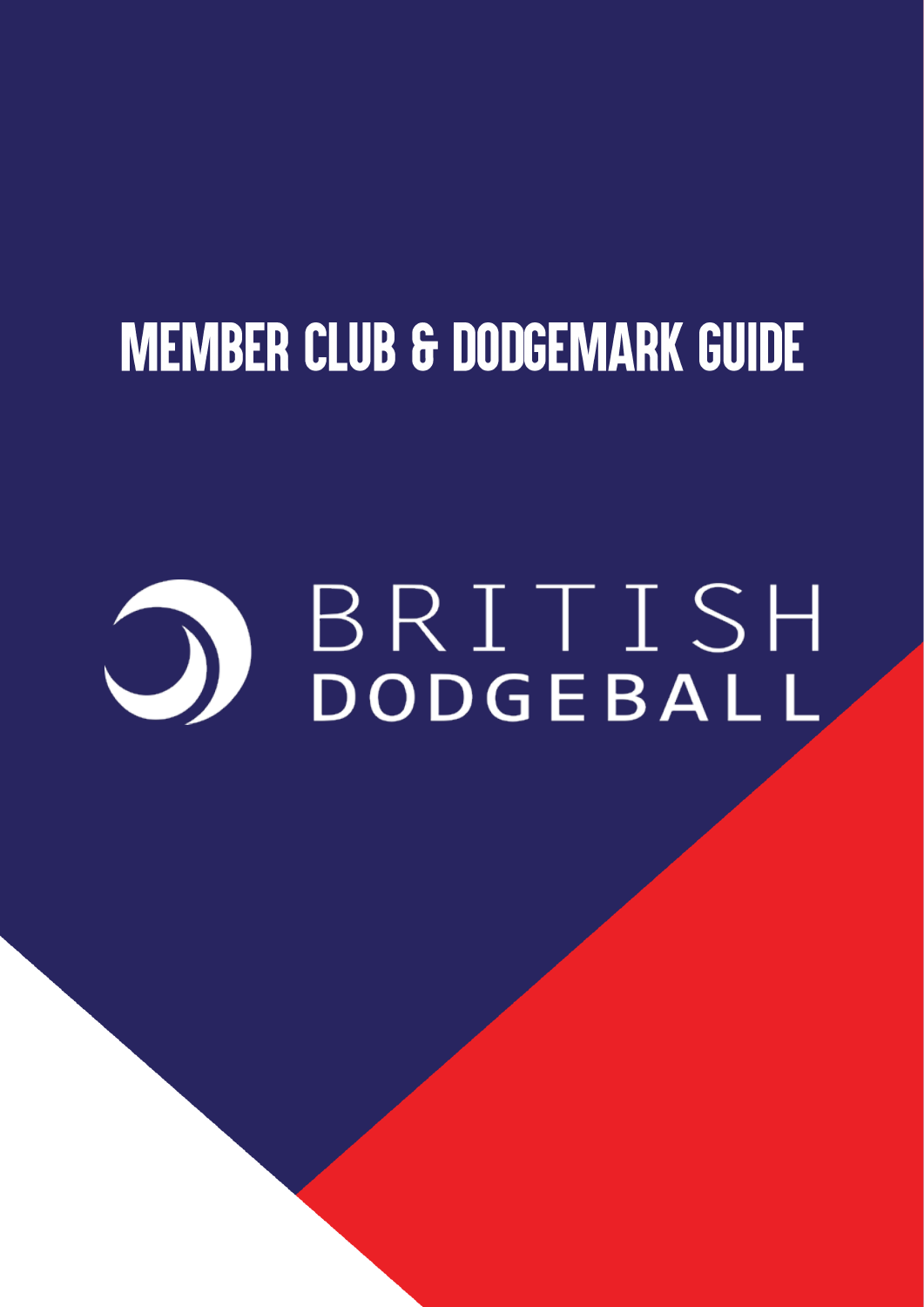#### Member Club Guide

#### British Dodgeball clubs can either be recognised as a:

- Member Club A club that holds basic or premium club membership with British Dodgeball
- Dodgemark Club See next page

#### Member Club Criteria

To become a British Dodgeball member club, community clubs must have the following 7 criteria in place. Many are extremely simple, and information can be supplied when renewing your annual basic/premium club membership.

| Club<br>Management          | $\bullet$ | Club email account                                                                | $\Box$ A club email can be a simple, free email account which committee<br>members can access                                                                                                                                            |
|-----------------------------|-----------|-----------------------------------------------------------------------------------|------------------------------------------------------------------------------------------------------------------------------------------------------------------------------------------------------------------------------------------|
|                             | $\bullet$ | Annual basic/premium club<br>membership                                           | $\Box$ This can be purchased from the British Dodgeball shop                                                                                                                                                                             |
| Member<br><b>Engagement</b> | $\bullet$ | Report last season's club<br>membership statistics to<br><b>British Dodgeball</b> | $\Box$ Enter last season's club membership figures when completing/renewing<br>your annual club membership                                                                                                                               |
| Playing<br>Programme        | $\bullet$ | Club training venue                                                               | Enter your club training address when completing/renewing your annual<br>club membership                                                                                                                                                 |
| Duty of care                |           | Appointed safeguarding<br>officer                                                 | $\Box$ It is recommended that the appointed safeguarding officer has completed<br>a safeguarding course - the NSPCC 'introduction to safeguarding and child<br>protection' course costs £25 and takes approx. 3 hours to complete online |
|                             |           | A safeguarding policy                                                             | $\Box$ Verify you have a safeguarding policy when completing/renewing your<br>annual club membership                                                                                                                                     |
|                             |           | One British Dodgeball Level 2<br>qualified coach (minimum)                        | $\Box$ Prospective coaches can sign up for a coaching course here                                                                                                                                                                        |

This is the minimum criteria which all clubs must meet in order to be recognised as a community club by British Dodgeball. Should they choose, clubs can also apply for Dodgemark club accreditation in order to demonstrate they are set up for success and access further benefits from British Dodgeball. To find out more about Dodgemark, please continue reading.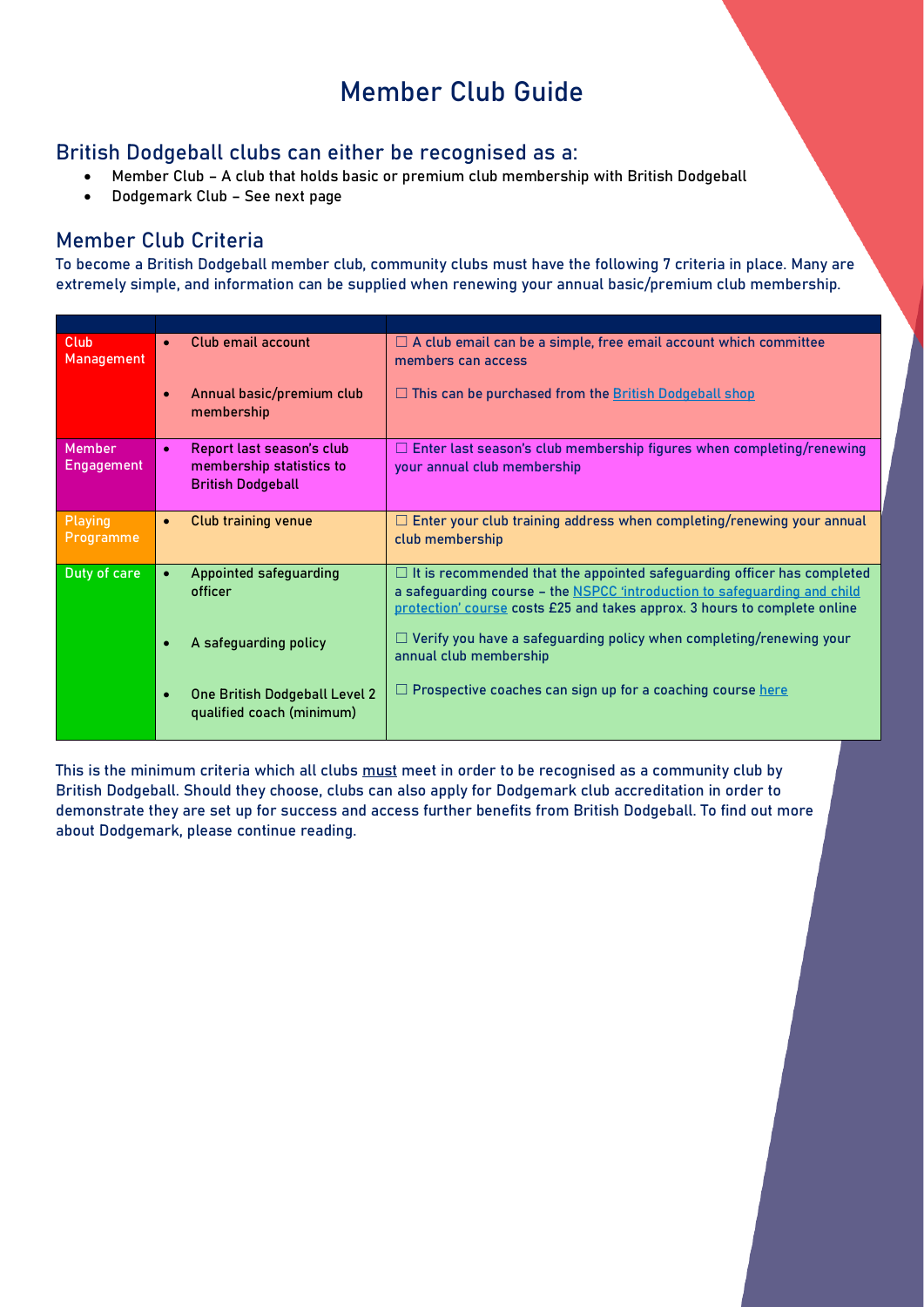#### Dodgemark Club Accreditation





#### What is Dodgemark Club Accreditation?

- $\bullet$ Dodgemark has been set up in order to provide a kitemark accreditation for dodgeball clubs and to help support the clubs to have the strong procedures and systems in place for safe, engaging dodgeball delivery in their communities.
- **Dodgemark club accreditation can be applied for by any community dodgeball club. Once achieved, it can be** renewed every two years.
- To earn Dodgemark accreditation, clubs must evidence 29 criteria set out in 4 sections:
	- o Club Management Your club displays good governance
	- o Member Engagement Your club is inclusive of new members and communicates with existing ones
	- o Playing Programme Your club provides a range of opportunities for your members to play dodgeball
	- o Duty of Care Your club has robust health and safety procedures in place
- **Dodgemark clubs can apply annually for British Dodgeball Club Development Funding, a scheme set up to 3** support high-quality dodgeball clubs.

#### Benefits of Dodgemark

- **3** Your club will be set up with the systems and processes needed for long term sustainability and success. The journey of completing the accreditation process will help you to better your understanding of how to operate a club and improve your club's systems.
- Your club will be more eligible for funding after receiving Dodgemark, including British Dodgeball Club Development Funding, which you can apply for annually.
- **Commun Could See an increase in new members and better member retention as it promotes an** inclusive and safe environment for members. Achieving Dodgemark will have a positive impact on your ability to ensure you are operating to a high standard in terms of health, safety and welfare of all participants.
- **3** Your club will have more developed coaches and therefore run more engaging sessions which better cater to the needs of all members.
- **3** Your club can use the Dodgemark logo, giving parents, new members and potential partner organisations including schools and community organisations confidence they are getting involved with a well-developed club.
- **The foundation for any club is its youth structure. The Dodgemark accreditation process is** designed to assist clubs to attract and cater for young members, therefore building a strong future.

#### British Dodgeball Club Development Funding (for Dodgemark clubs only)

Dodgemark clubs can apply annually for £500 funding to go towards:

- $\bullet$ The development of sustainable sessions for new groups (e.g. ladies, junior age groups)
- $\bullet$ New equipment, coaching courses, competition fees and project expenses needed to improve the club & help the club maintain Dodgemark accreditation

 $\bullet$ Operational costs for supporting existing club teams e.g. venue hire, competition fees For more details, please visit our [Club Support](https://britishdodgeball.org/club-support/) page.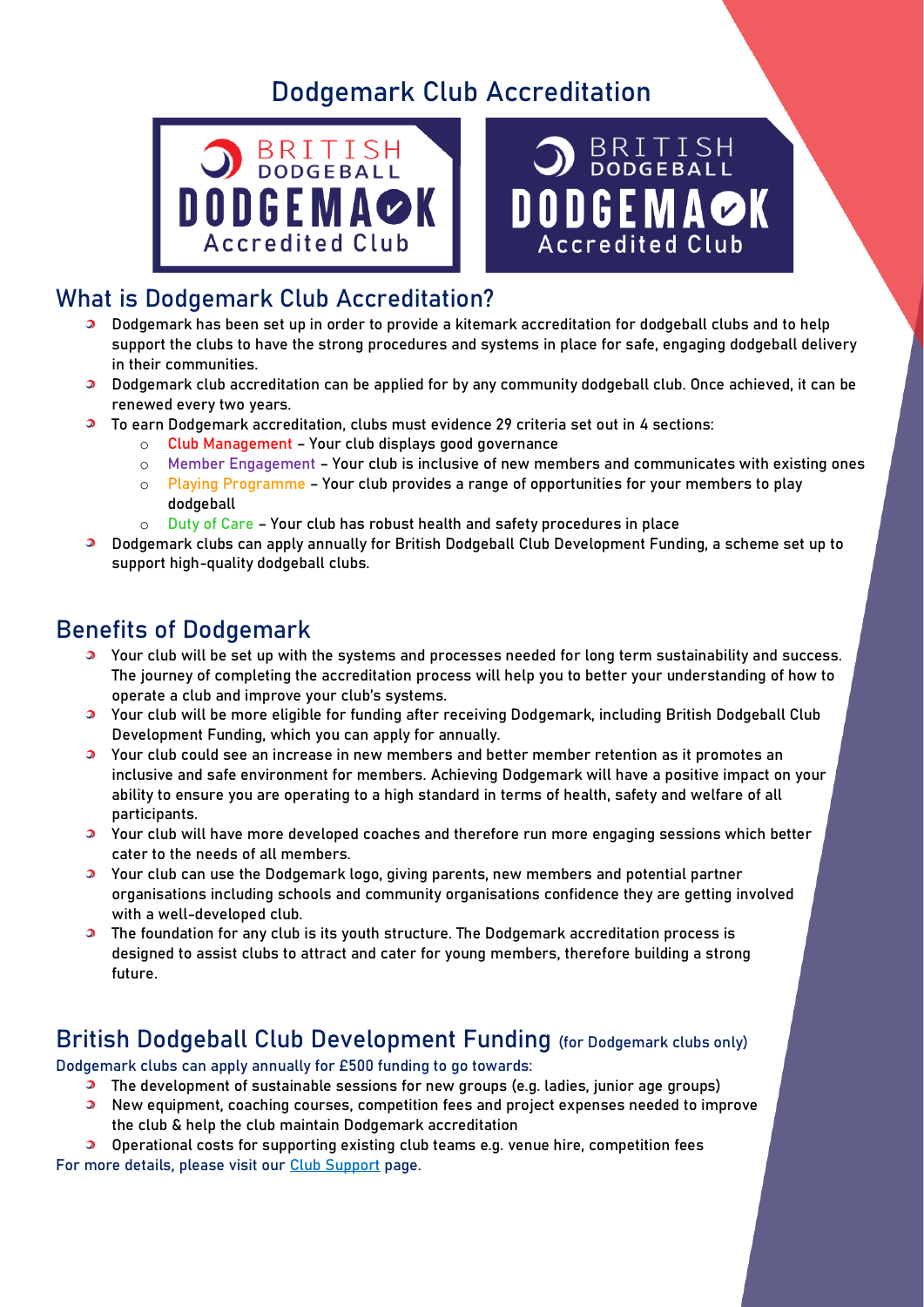#### How Does the Dodgemark Application Process Work?

1. Clubs can begin their recognition journey by emailing [hello@britishdodgeball.com](mailto:hello@britishdodgeball.com) to be assigned a case officer. This person will be your guide throughout the process.

#### Starting your Journey

Club: • Email hello@british dodgeball.com

British Dodgeball: • Assign a case officer

2. The application process itself will be done through a word document and evidence can be submitted as documents, photos and videos through an online shared drive which you will be allocated. Some of the criteria will require short written answers whilst others will need evidencing with your existing documents and policies.

#### Application Process

- Club: • Write anecdotal answers & submit evidence British Dodgeball:
	- Case officer guides club through process and assesses evidence

- 3. When you have finished your application, your case officer will get your application signed off by a British Dodgeball board member and you will now be recognised as a Dodgemark club.
- 4. Dodgemark should be seen as a journey of improvement rather than assessment; sports clubs are ever-evolving and rather than passing judgement annually, we want to support you in developing your organisation to form a network of high-quality dodgeball clubs around the UK. If your assigned assessors do not yet consider your club to have achieved a certain criteria, then you will be invited to continue working on it as part of a dialogue, where recognition can be given once evidence is in place.

#### Recognition Process

Club: • Submit final application & club goals

British Dodgeball: • Case officer sets application signed off by board member

### **BRITISH DODGEMAOK Accredited Club**

#### How do Dodgemark renewals work?

- 5. Dodgemark club accreditation needs to be renewed every two years. An assigned case officer will contact the club to organise the renewal process. This is shorter than the initial process: a) Report on your three club goals – what did you achieve and what must be continued to strive for?
	- b) List three new club goals
	- c) Comment on the club's other successes
	- d) Provide an updated list of personnel & qualification details
- 6. Similar to the initial Dodgemark club accreditation process, the case officer will get the renewal application signed off by a British Dodgeball board member in order to confirm that the club has successfully renewed their Dodgemark accreditation.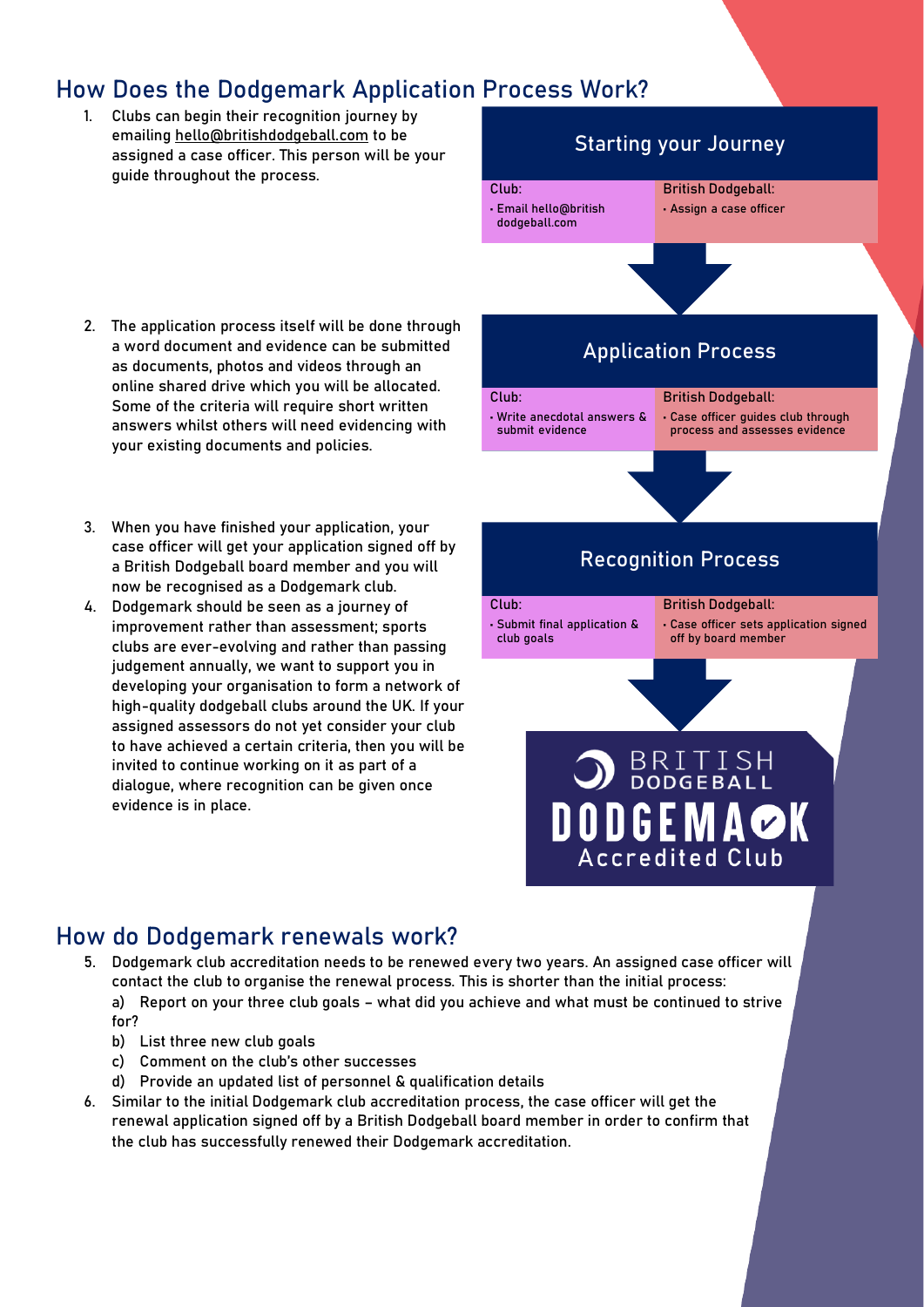#### Dodgemark Club Criteria

To achieve Dodgemark, clubs must evidence the following 30 criteria over 4 sections. Suggestions for evidencing each criteria is provided with links to show how clubs might approach the application process.

|                           | Requirements (all previous, plus):                                                                                                                                     | Further information/resources/evidence suggestions:                                                                                                                                                                                                         |  |  |  |
|---------------------------|------------------------------------------------------------------------------------------------------------------------------------------------------------------------|-------------------------------------------------------------------------------------------------------------------------------------------------------------------------------------------------------------------------------------------------------------|--|--|--|
| Club<br><b>Management</b> | Governance:<br>$\Box$ A committee made up of at least three non-<br>related, non-cohabiting people                                                                     | $\Box$ Refer to the new club start-up guide for guidance                                                                                                                                                                                                    |  |  |  |
|                           | $\Box$ Constitution                                                                                                                                                    | □ Constitution template                                                                                                                                                                                                                                     |  |  |  |
|                           | $\Box$ Regular committee meetings (at least 4 per<br>year)                                                                                                             | $\Box$ This should be specified in your constitution                                                                                                                                                                                                        |  |  |  |
|                           | $\Box$ Manage conflicts of interests appropriately<br>in line with a statement/policy                                                                                  | $\Box$ This should be specified in your constitution                                                                                                                                                                                                        |  |  |  |
|                           | $\Box$ Insurance certificate (if not a premium<br>member club)                                                                                                         | $\Box$ Public liability insurance certificate/policy schedule                                                                                                                                                                                               |  |  |  |
|                           | □ Regular election of higher-level committee<br>members (every three years minimum)                                                                                    | $\Box$ This should be specified in your constitution                                                                                                                                                                                                        |  |  |  |
|                           | $\Box$ Have at least one level of club membership                                                                                                                      | Membership policy                                                                                                                                                                                                                                           |  |  |  |
|                           | <b>Finances:</b><br>$\Box$ An organisation bank account with at least<br>two signatories                                                                               | $\Box$ Organisation bank statement/letter                                                                                                                                                                                                                   |  |  |  |
|                           | $\Box$ An accurate financial record                                                                                                                                    | □ Club finance tracker                                                                                                                                                                                                                                      |  |  |  |
|                           | $\Box$ Annual accounts prepared, scrutinised<br>independently and made available to members                                                                            | □ Club finance tracker / Completed annual financial record<br>with details of who has scrutinised this<br>$\Box$ Evidence how this is shared with members                                                                                                   |  |  |  |
|                           | Note: These criteria are in line with Sport England's A Code For Sports Governance and completing them will<br>significantly boost a club's ability to access funding. |                                                                                                                                                                                                                                                             |  |  |  |
| Member<br>Engagement      | Inclusion:<br>$\Box$ Have an inclusion policy & hold inclusive<br>sessions for adults & juniors of all abilities                                                       | □ Inclusion policy<br>$\Box$ Evidence of sessions catering for at least 3 of the following<br>groups: U11, U13, U15, U17, women, beginners, faith group,<br>disability, adult social, elite (at least 1 must be a junior and 1<br>must be an adult session) |  |  |  |
|                           | $\Box$ Recognise & reward the hard work of your<br>club's volunteers                                                                                                   | $\Box$ Evidence of benefits/rewards and acts of gratitude towards<br>club volunteers                                                                                                                                                                        |  |  |  |
|                           | <b>Communication:</b><br>$\Box$ Point of contact for new members                                                                                                       | Membership policy<br>$\Box$ Evidence of a system for welcoming new members                                                                                                                                                                                  |  |  |  |
|                           | $\Box$ Ongoing communication with existing<br>members                                                                                                                  | $\Box$ Evidence of communication to engage and inform existing<br>members                                                                                                                                                                                   |  |  |  |